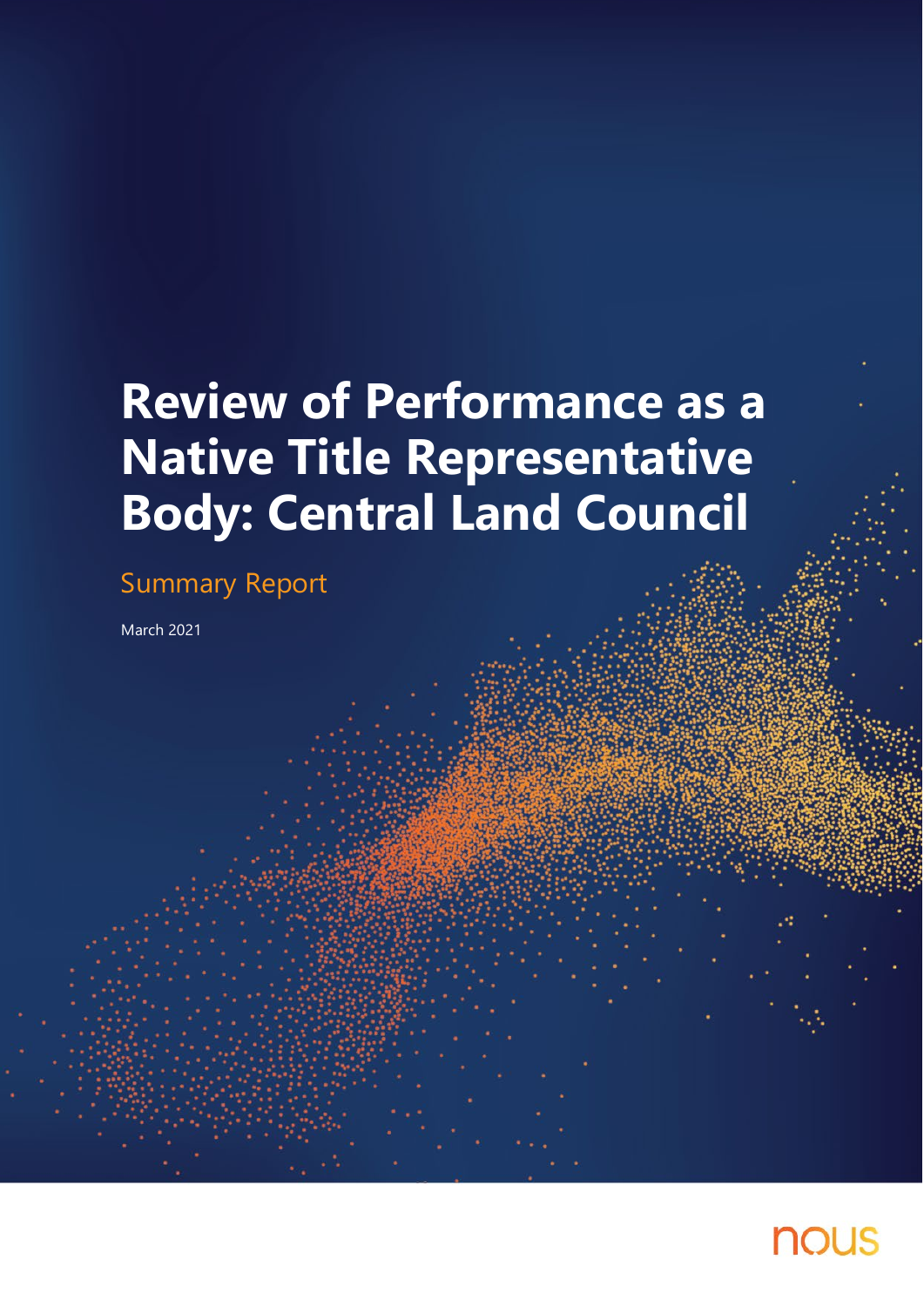#### *Disclaimer:*

*Nous Group (Nous) has prepared this report for the benefit of Indigenous Affairs Group of the Department of the Prime Minister and Cabinet, now the National Indigenous Australians Agency (the Client).* 

*The report should not be used or relied upon for any purpose other than as an expression of the conclusions and recommendations of Nous to the Client as to the matters within the scope of the report. Nous and its officers and employees expressly disclaim any liability to any person other than the Client who relies or purports to rely on the report for any other purpose. Nous has prepared the report with care and diligence. The conclusions and recommendations given by Nous in the report are given in good faith and in the reasonable belief that they are correct and not misleading. The report has been prepared by Nous based on information provided by the Client and by other persons. Nous has relied on that information and has not independently verified or audited that information.*

*This review covered the period from July 2016 to June 2019. Findings relate to this time period unless otherwise stated. Nous conducted the review between January 2020 and October 2020.*

## **NOUS**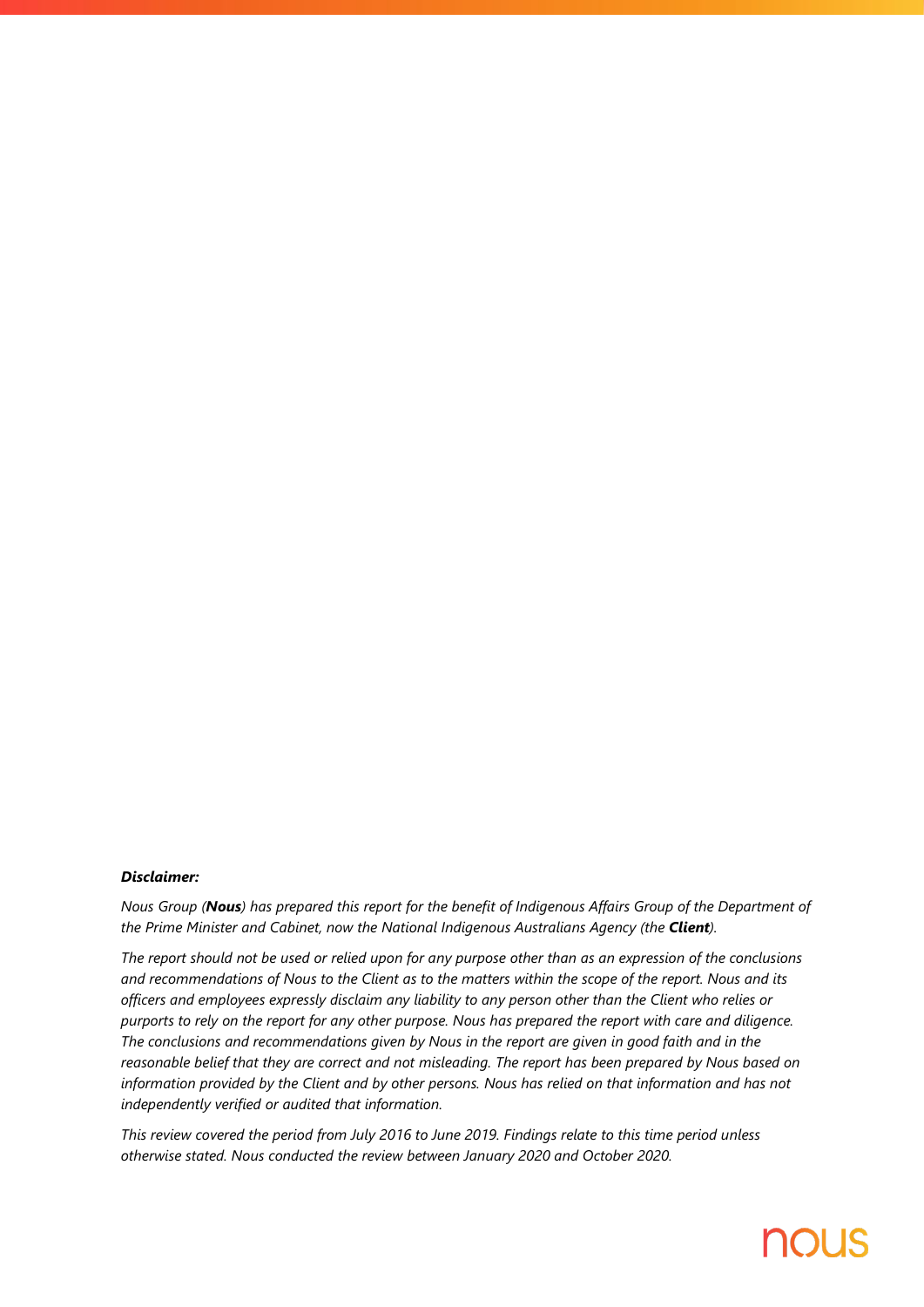## **Contents**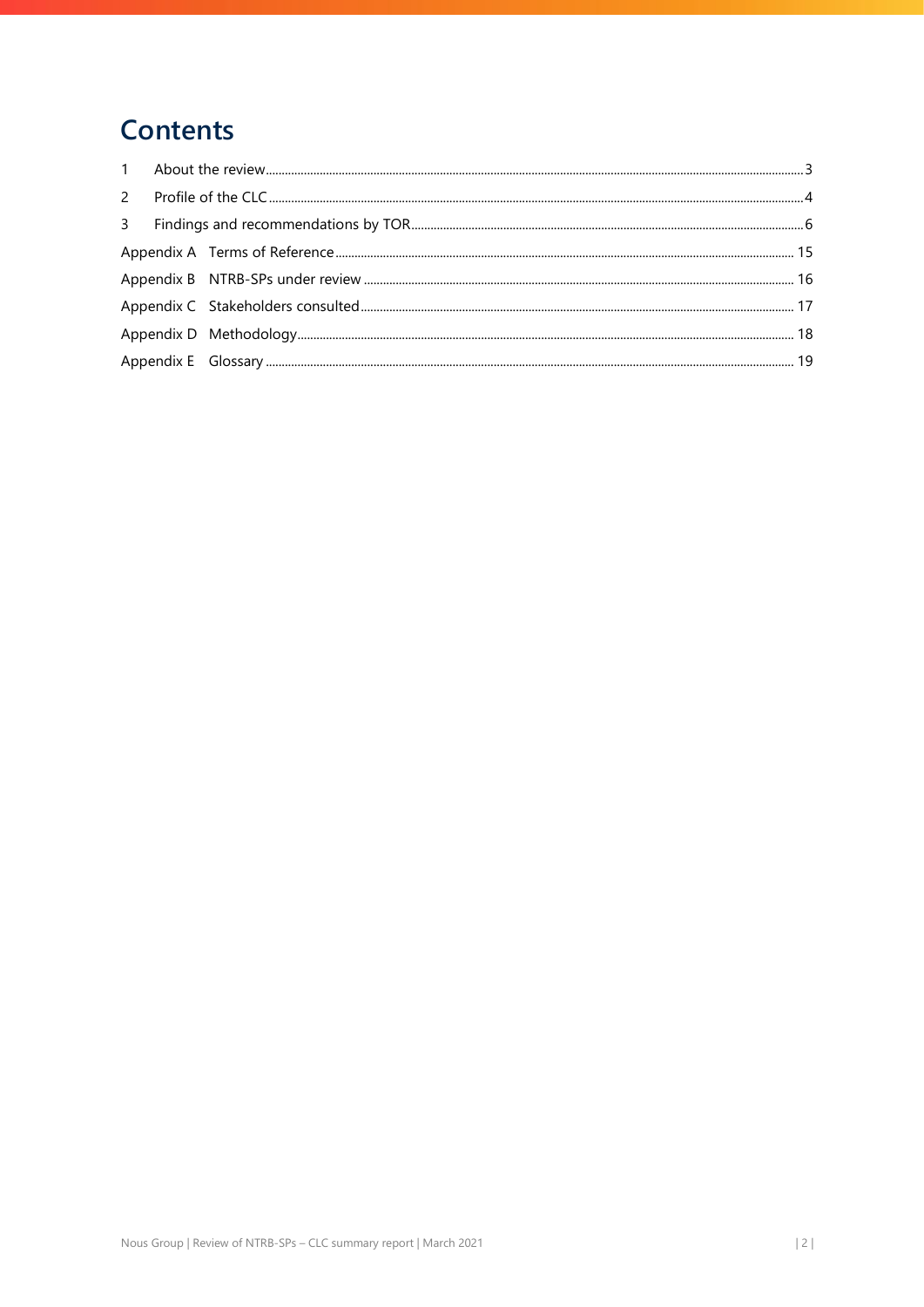### <span id="page-3-0"></span>**1 About the review**

The National Indigenous Australians Agency (NIAA) commissioned this review as part of a series of reviews to assess the efficiency and effectiveness of 14 Native Title Representative Bodies and Service Providers (NTRB-SPs) in carrying out their functions under the *Native Title Act 1993 (Cth)* (herein NTA). The complete Terms of Reference (TOR) provided for the Review are included i[n Appendix A.](#page-15-0) The 14 organisations reviewed are listed in [Appendix B.](#page-16-0)

**Central Land Council (CLC)** was reviewed in the third and final tranche of NTRB-SPs, between **January 2020 to October 2020 in relation to a three-year review period from July 2016 to June 2019**. **Findings and recommendations represent an assessment of performance at the time of the Review and have not been subsequently amended or updated.**

In addition to the individual reports, Nous Group (Nous) has developed a de-identified comparative report which considers the performance of all the organisations across the TORs. The report presents a discussion of systemic issues within each TOR that arose in all or most of the organisations across all tranches of the Review and that are pertinent to the broader native title system.

Nous has used a consistent methodology to support a comparative and transparent assessment of CLC and the other NTRB-SPs. The methodology used a mixed method approach including quantitative data on the progress of claims, future acts and Indigenous Land Use Agreements (ILUAs), performance against milestones, budgetary performance, staffing, and broader social and geographical factors that impact performance. The quantitative analytics was complemented by interviews with selected and available clients, potential clients, staff, the Federal Court, the National Native Title Tribunal (NNTT), CLC Full Council members and the Northern Territory (NT) Government. A list of stakeholders consulted is included in [Appendix C.](#page-17-0) 

CLC has been given the opportunity to review the report and provide responses on the recommendations made by the Review and has also provided written responses on actions they are taking in response to recommendations made by the Review, which are included in this summary document. A description of the methodology is included in [Appendix D.](#page-18-0)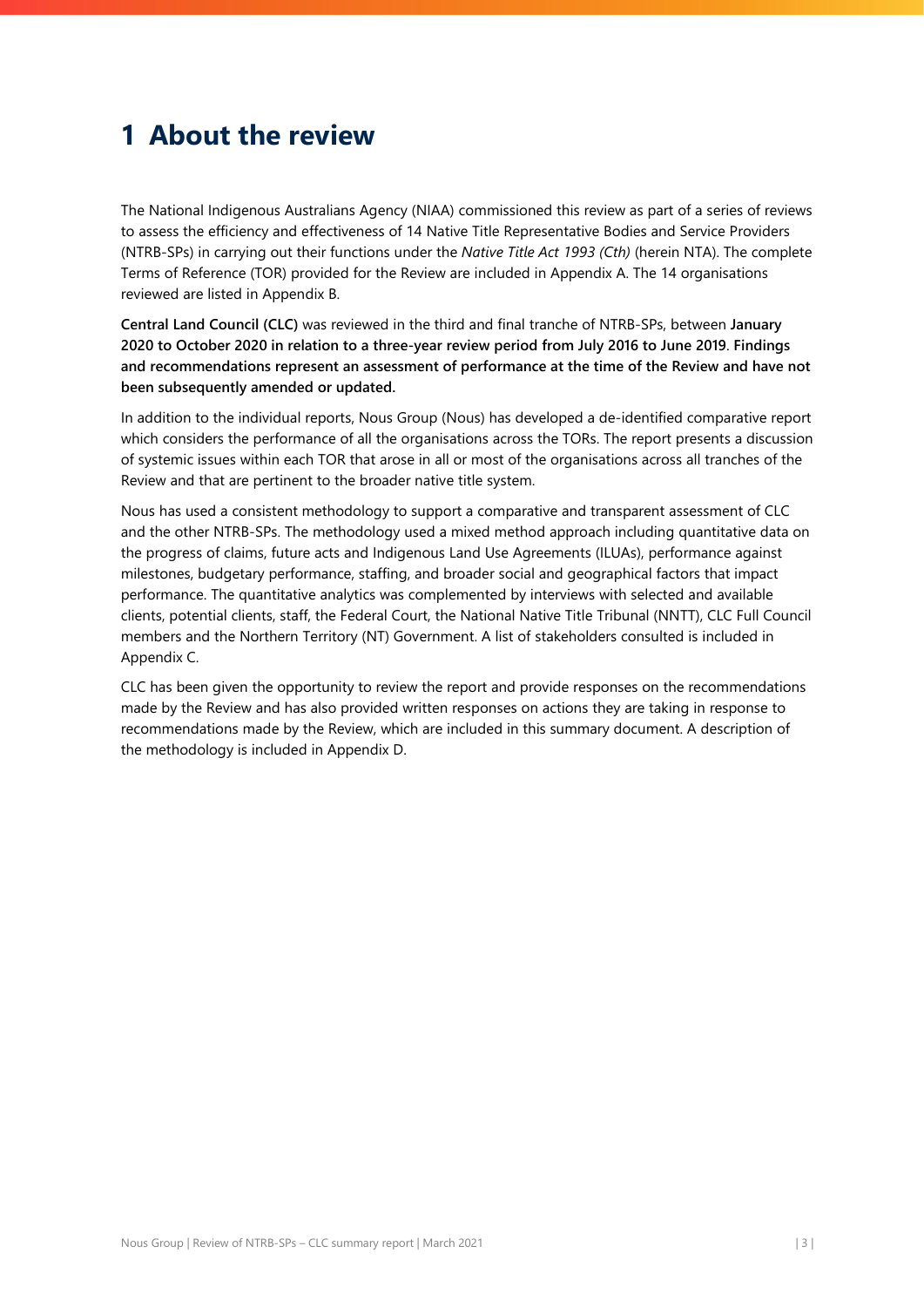## <span id="page-4-0"></span>**2 Profile of the CLC**

#### *The CLC, based in Alice Springs with seven regional offices, provides native title services to the southern part of the Northern Territory.*

The CLC was established in 1975 after a meeting of Central Australian Aboriginal communities. As a land council with a broad range of functions, the CLC represents Aboriginal people in Central Australia and supports them to manage their land, make the most of the opportunities it offers and promote their rights.

The CLC is a statutory authority established under the *Aboriginal Land Rights (Northern Territory) Act 1976* (ALRA). It is a Commonwealth Corporate Entity operating under the *Public Governance, Performance and Accountability Act 2013 (Cth)* (PGPA) and operates as a Native Title Representative Body (NTRB) under the NTA, providing services to the Southern Northern Territory region.

The CLC is the recognised NTRB for the Southern Northern Territory representative region under the NTA with recognition status until 30 June 2024. As an NTRB, the CLC has six primary functions that serve to support people with native title interests to achieve native title outcomes.<sup>[1](#page-4-1)</sup> Like many other NTRBs, the CLC also plays an advocacy role in the native title conversation at the national level. This includes contributions from the CLC to the NTRB-SP strategic and policy direction, as provided through the National Native Title Council (NNTC), and the preparation of submissions to policy reform and legislative amendments.

**Figure 1 | The CLC's nine regions 1**



The CLC carries out its native title functions across the southern half of the Northern Territory, covering almost 777,000 square kilometres with nine regions based on roughly 15 different language groups. Aboriginal people collectively have rights under the NTA for over 111,000 square kilometres in the CLC region.

There have been 32 determinations of native title within the CLC Representative Aboriginal/Torres Strait Islander Body (RATSIB) area since the passage of the NTA, 10 of which occurred during the formal Review period of 2016/17 – 2018/19. The CLC was the solicitor on record in all 10 of these determinations. There were four active claims and five revised determinations awaiting a determination as at 30 June 2019. The CLC acts for all these claims.

There are currently 30 Prescribed Body Corporates (PBC) within the RATSIB area with the CLC providing support to all these PBCs in 2018/19. This assistance was a mixture of native title services including legal services, capability development and administrative support.

The CLC has a 90-member Council representing the communities in the CLC RATSIB area. The 90 Council members elect the CLC's 11-member Executive Committee which carries out functions delegated by the

<span id="page-4-1"></span> <sup>1</sup> *Native Title Act 1993* (Cth) Part 11: facilitation and assistance under s.203BB, certification under s.203BE, dispute resolution under s.203BF, notification under s.203BG, agreement making under s.203BH, and internal review under s.203BI.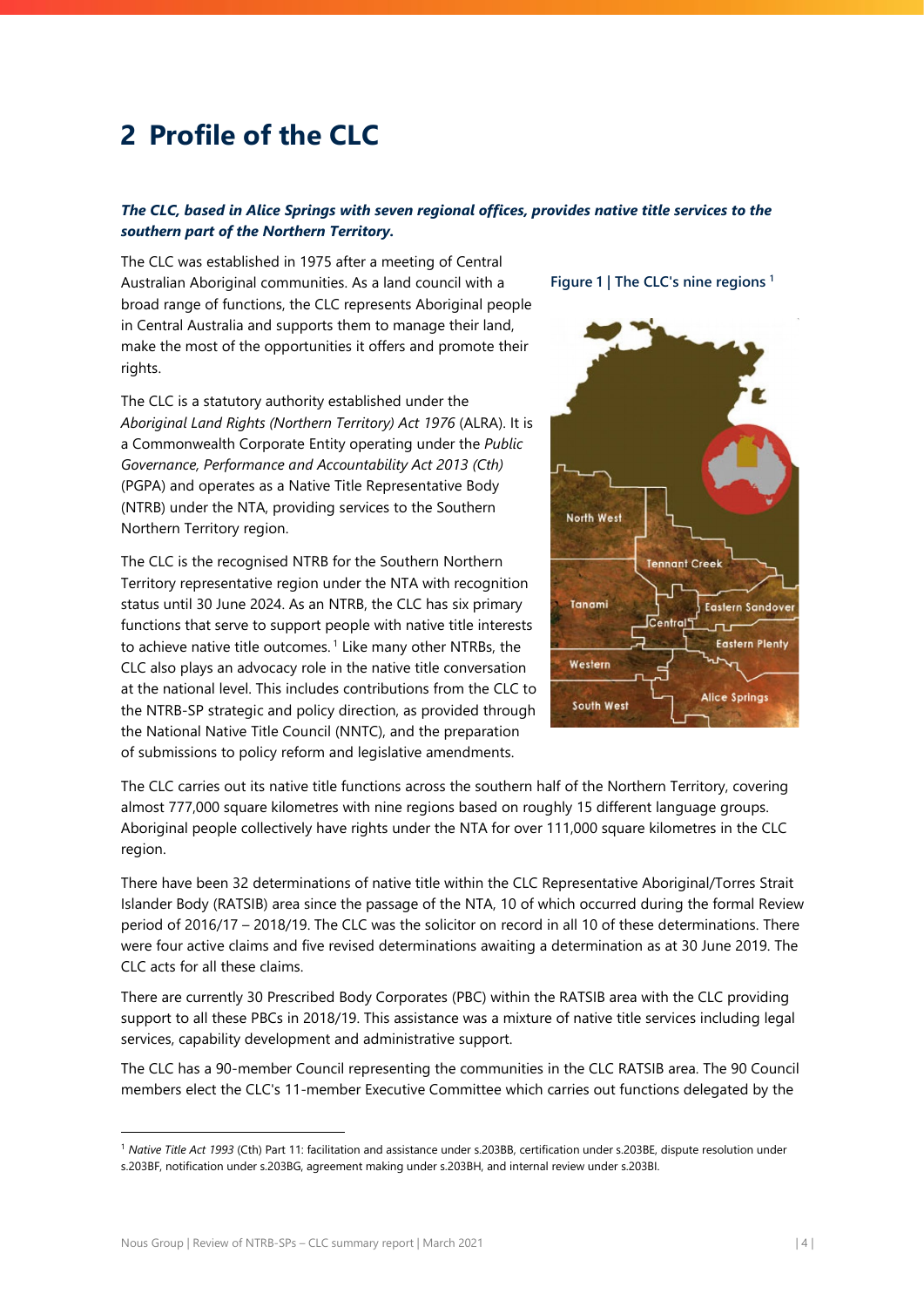Council and manages business between Council Meetings. The Executive Committee is comprised of the Chair, the Deputy Chair and one member from each of the CLC's nine regions.

Of the approximately 240 FTE in the CLC, including staff engaged in its Ranger Program, 24 FTE are funded by the NTA. In 2006, the Native Title Unit was integrated into the greater CLC. The structural reform enabled the integration of staff into identified professional disciplines (legal, anthropology and mining), which leveraged the experience and knowledge of staff across the organisation and enabled a supportive environment within which to achieve enhanced native title outcomes.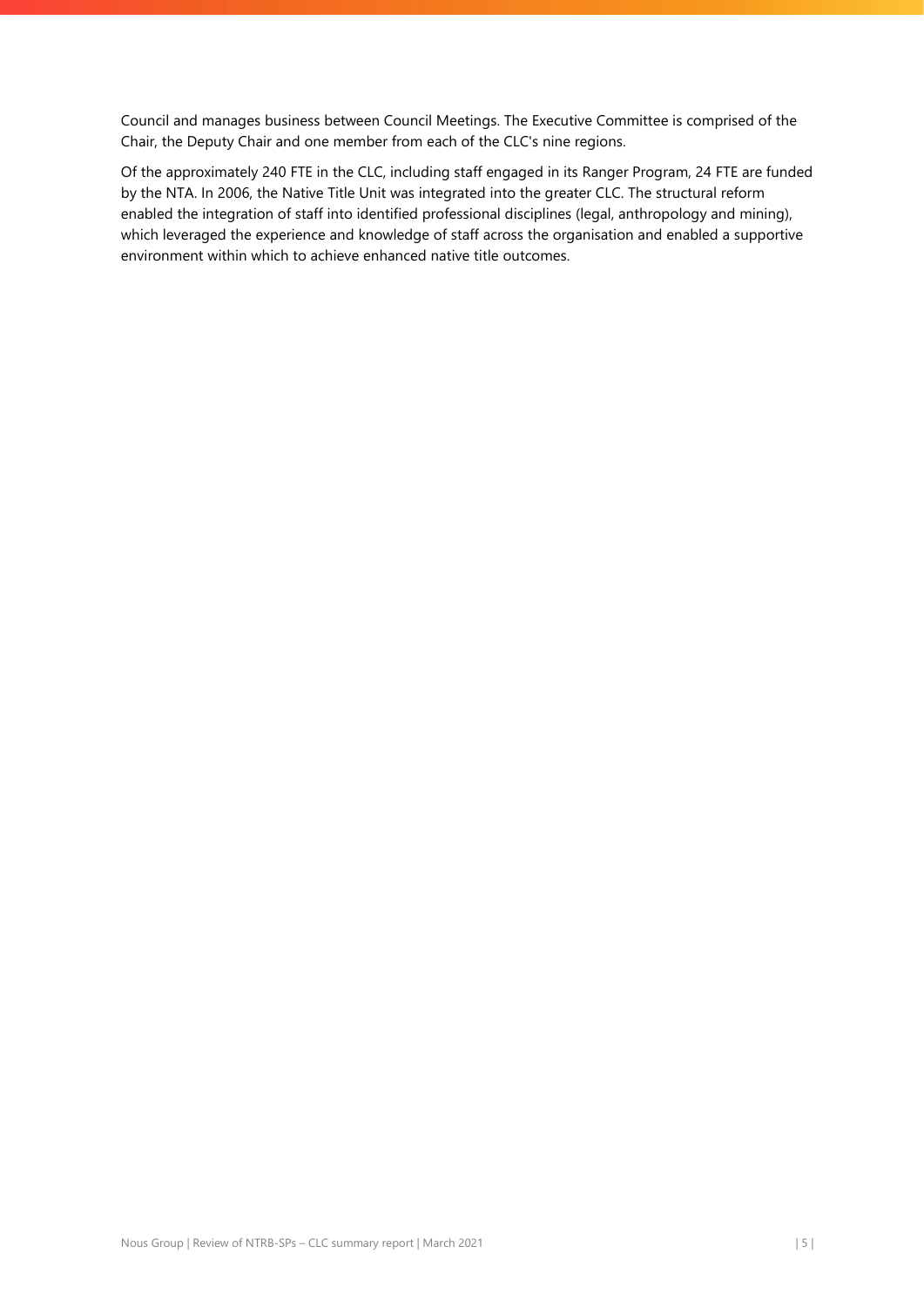### <span id="page-6-0"></span>**3 Findings and recommendations by TOR**

The following sections of the report provide an assessment of the CLC's performance against the TORs for the Review.

### **3.1 TOR 1.1 | Review and assess each organisation's efficiency and effectiveness in performing the functions of a native title representative body over the past three years (with the main focus on recent performance) including: native title claim outcomes achieved for clients.**

#### **Summary**

The CLC has facilitated 10 native title consent determinations within the Review period (July 2016 – June 2019) and has filed 12 native title applications (none of which have been withdrawn or discontinued). The average length of time to settlement is significantly shorter than most NTRB-SPs.

This outcome has been achieved by adopting a strategic approach to native title claims, which involves prioritising claim areas that CLC staff understand well and undertaking significant up-front research. The CLC invests strongly in its anthropological capability, with a rigorous peer review process and judicious use of consultant anthropologists.

The CLC progresses small, localised claims based on cadastral boundaries, resulting in claims that are generally smaller than in other RATSIB areas. This strategic and distinct approach has proven effective in achieving native title outcomes and is appropriate in the Northern Territory given native title is a limited set of rights compared to land rights under the ALRA. The CLC deals responsively with its other native title functions, including future acts and ILUAs.

Several external factors have influenced CLC's ability to achieve native title outcomes, including the cooperative attitude of the NT Government and the relative cohesion of Aboriginal groups.

#### *The CLC has facilitated a high number of successful determinations during the Review period*

At the time of the Review, the CLC had performed well in achieving native title outcomes for clients since it was recognised under the NTA. Historically, the CLC has gained a strong reputation for its influential role in land rights and activism in the Central Australia area under the ALRA. Given the significant role of the ALRA in granting inalienable freehold title (compared to other jurisdictions in Australia), the native title workload for the organisation was not as substantial until after the sunset clause for ALRA came into effect in 1997.

The first successful native title determination for the CLC was in May 2000. Since then, the CLC has achieved 32 successful native title determinations. Within the three-year period from 1 July 2016 to 30 June 2019, the CLC has:

- filed 12 native title applications, none of which have been withdrawn or discontinued
- achieved 10 successful native title consent determinations with a judgment that native title existed in parts of the determination area.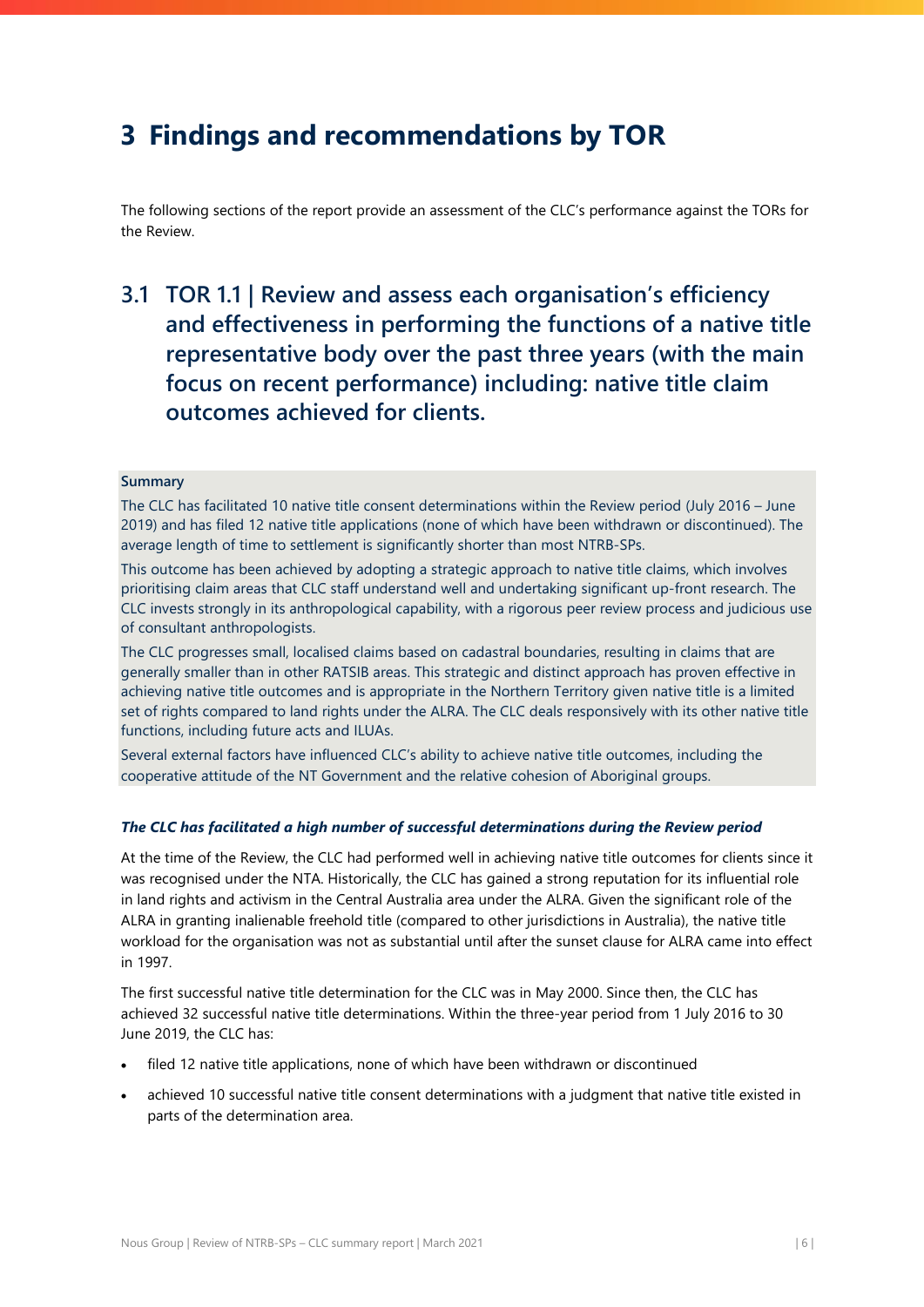The Review notes that most native title determinations in the CLC region, especially those on land with a pastoral lease, will only recognise the claim group native title in parts of the area, with limited activity rights.

#### *The CLC has several active claims and revised determinations*

At the end of the Review period in June 2019, the CLC had four active claims and five revised determinations. As of September 2020, the CLC had four recently determined claims.

#### *Recommendations for TOR 1.1*

The Review made two recommendations for TOR 1.1 relating to monitoring client satisfaction and CLC's Internal Review process. These are outlined below, as well as CLC's response to these recommendations.

#### **Recommendation 1**

The CLC should conduct more regular monitoring of client satisfaction to continue to inform how it delivers its native title functions.

#### **CLC response.**

The Central Land Council commits to conduct more regular monitoring of client satisfaction to inform the delivery of our native title functions.

#### **Recommendation 2**

The CLC should make the Internal Review process available online to align with best practice in other NTRB-SPs.

#### **CLC response.**

The Central Land Council will commit to making the Internal Review process available on our website, ensuring it is accessible and aligned with best practice.

The CLC is currently re-developing its website. The Internal Review process will be included in the new design. In addition, other appropriate methods will be considered to inform constituents of the review process. This is to ensure accessibility across our constituents.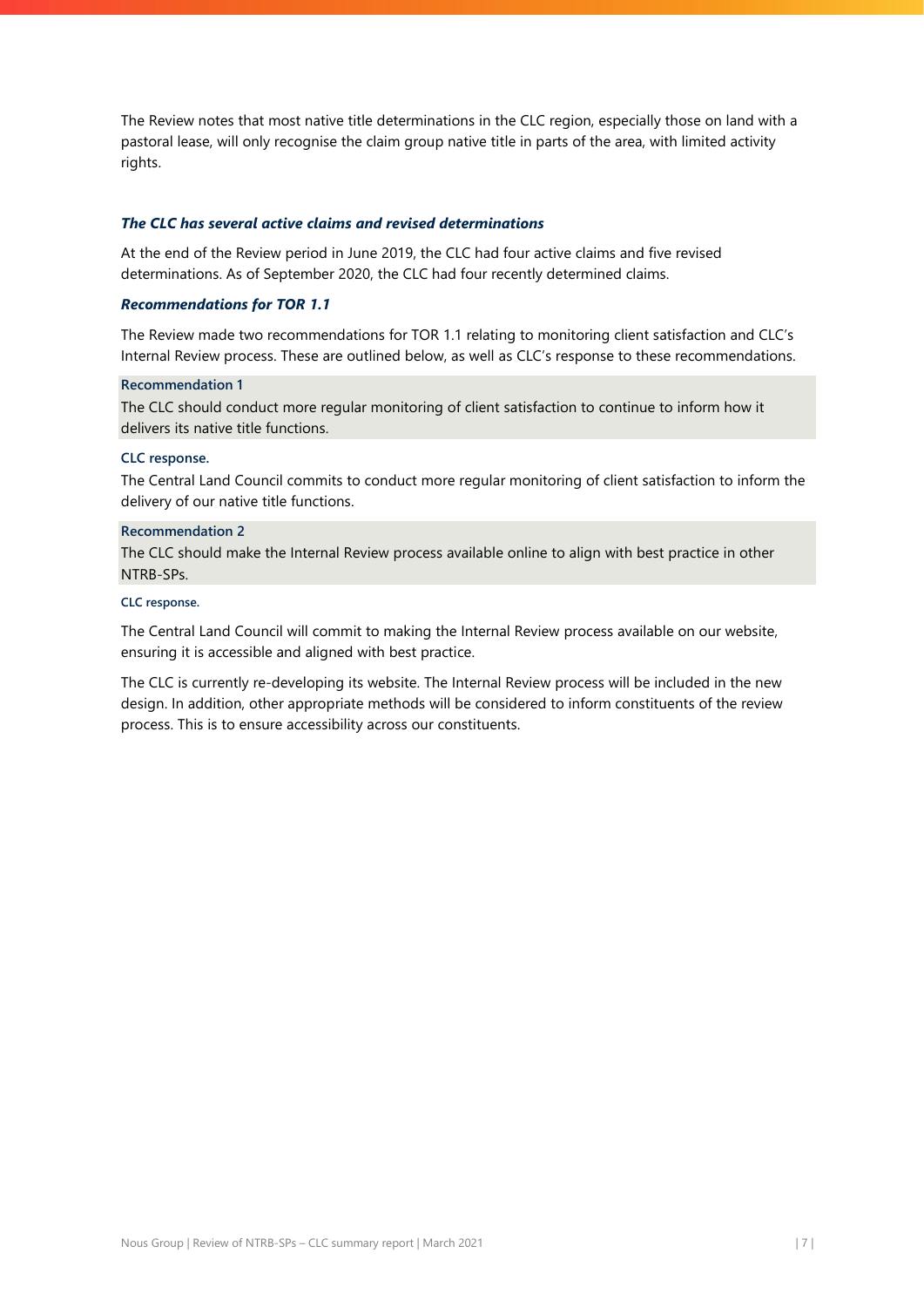**3.2 TOR 1.2 | Review and assess each organisation's efficiency and effectiveness in performing the functions of a native title representative body over the past three years (with the main focus on recent performance) including: whether the organisation's assessment and prioritisation of applications are equitable, transparent and robust.**

#### **Summary**

The CLC has a clear and documented policy in place for assessing and prioritising native title claims. Similar to other NTRB-SPs, the CLC prioritises claims in areas where they have a strong knowledge-base and consultant anthropologists who know the area. External factors such as the need to lodge a claim in response to industry activity has also influenced which claim is prioritised in some instances.

Staff understand the approach well and use the principles within the 'Stages of Native Title Determination' policy to inform decision making. Stakeholders consulted for the Review, however, demonstrated varying understanding of the rationale behind CLC's prioritisation decisions with many clients having very limited, or no understanding of the CLC's prioritisation process.

#### *Recommendations for TOR 1.2*

The Review made one recommendation for TOR 1.2 on the organisation's prioritisation process. This is outlined below, as well as CLC's response to this recommendation.

#### **Recommendation 3**

The CLC needs to communicate more clearly its prioritisation process externally to ensure stakeholders have a clear understanding of how claims are assessed and prioritised. This should outline, at a high-level, the key decision-making factors.

#### **CLC response.**

The Central Land Council is committed to communicate our prioritisation process externally to ensure stakeholders have a clear understanding of how claims are assessed and prioritised.

As mentioned in our response to Recommendation 2, the CLC is currently re-developing its website. Communicating the prioritisation process will be included in the new design. In addition, we will prepare a Native Title Communications Plan that will outline other appropriate methods to further inform stakeholders of this process.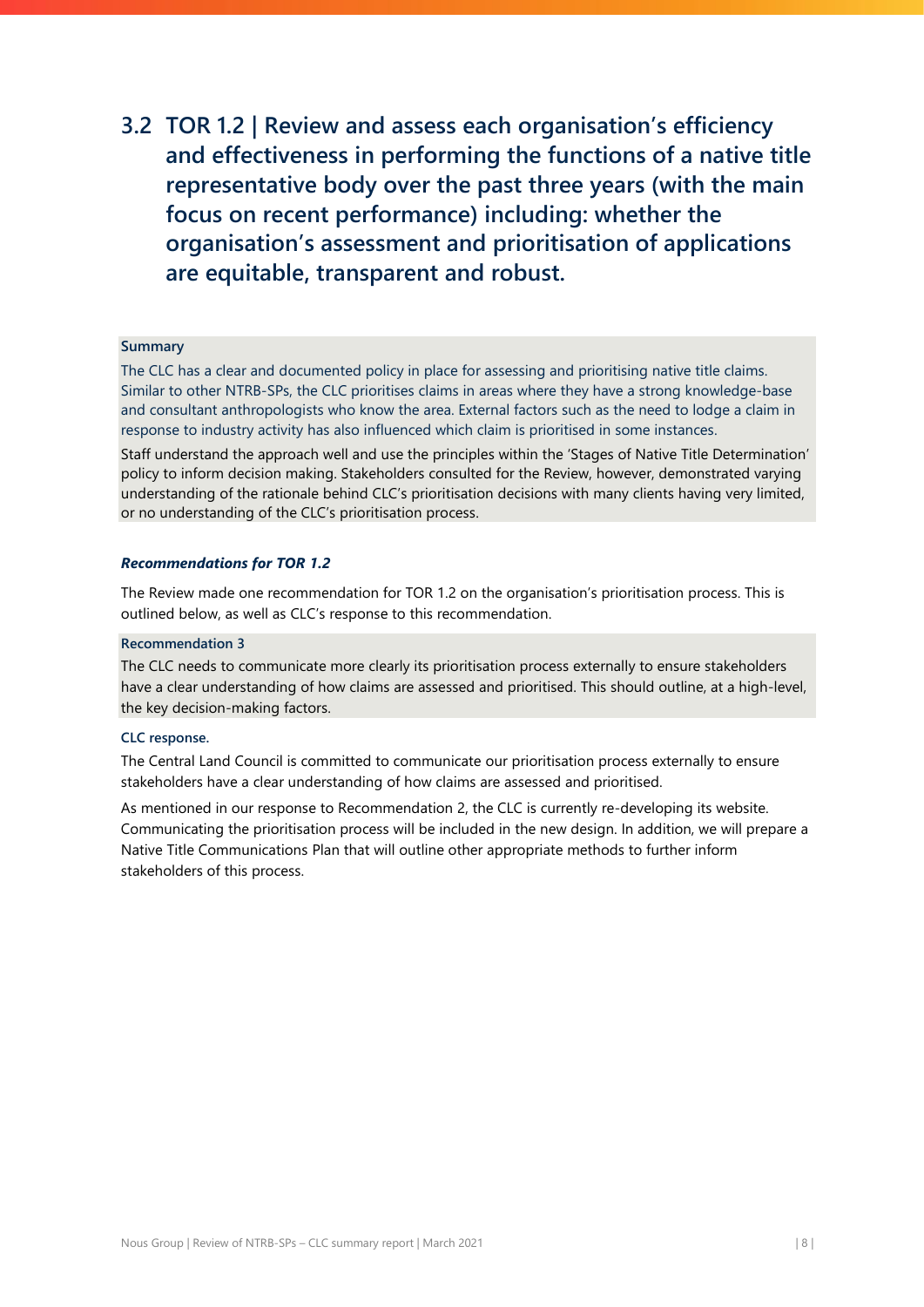**3.3 TOR 1.3 | Review and assess each organisations' efficiency and effectiveness in performing the functions of a native title representative body over the past three years (with the main focus on recent performance) including: whether the organisation deals respectfully, equitably, transparently and in a culturally appropriate manner with clients, persons seeking assistance and persons refused assistance.**

#### **Summary**

The CLC has a strong focus on dealing respectfully, transparently and in a culturally appropriate manner with clients through its regional 'on the ground' model. The regional support staff have experience working or living in their relevant region and are often fluent in one or more Aboriginal languages. They also provide support to anthropologists to conduct field research in a safe and culturally appropriate manner.

The CLC has a consultation and engagement strategy that guides its approach. The strategy highlights important principles such as respect for Aboriginal ways of doing business and working inter-culturally. The CLC has a well-considered approach to cultural competency training, with employee development embedded through 'on the job' ways of working and support from experienced staff.

Despite this strongly developed approach, the Review received mixed feedback from the CLC's clients with some clients noting there were areas where the CLC could do better. These included improving how it supports clients to make NTA decisions over matters in their area, giving clients more time to process and understand NTA information and simplifying its NTA messaging.

*No recommendations were made for TOR 1.3.*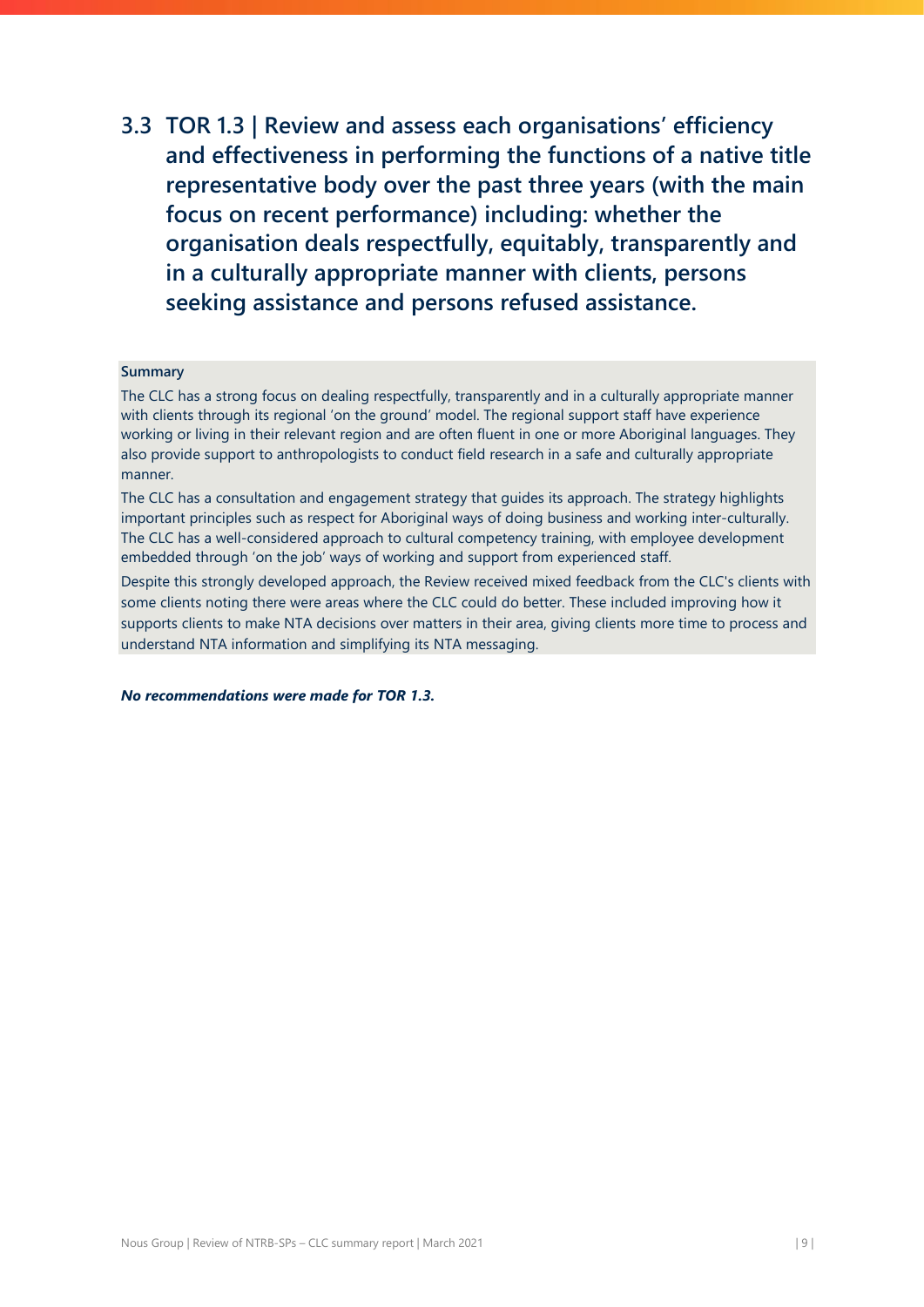### **3.4 TOR 2 | Review and assess each organisation's cost effectiveness in performing the functions of a native title representative body, including the key cost drivers for each organisation.**

#### **Summary**

The CLC has a focus on delivering native title services in a cost-efficient way. The main change during the Review period was the internal restructure in late 2017 during which the CLC enhanced its regional-based model. Some stakeholders noted this provided staff greater capacity to plan and act in a regionally coordinated manner resulting in improved service delivery, client engagement and communication across the organisation.

The CLC is also strategic in its field trips and leverages work from across its portfolios (particularly land rights) to reduce cost duplication. The CLC's approach to engaging consultant anthropologists is efficient, as their expertise is leveraged throughout the claims process to produce detailed reports that create efficiencies in post-determination. The main factors that drive costs for the CLC are its vast geography and the proportion of remote land in its RATSIB area.

*No recommendations were made for TOR 2.*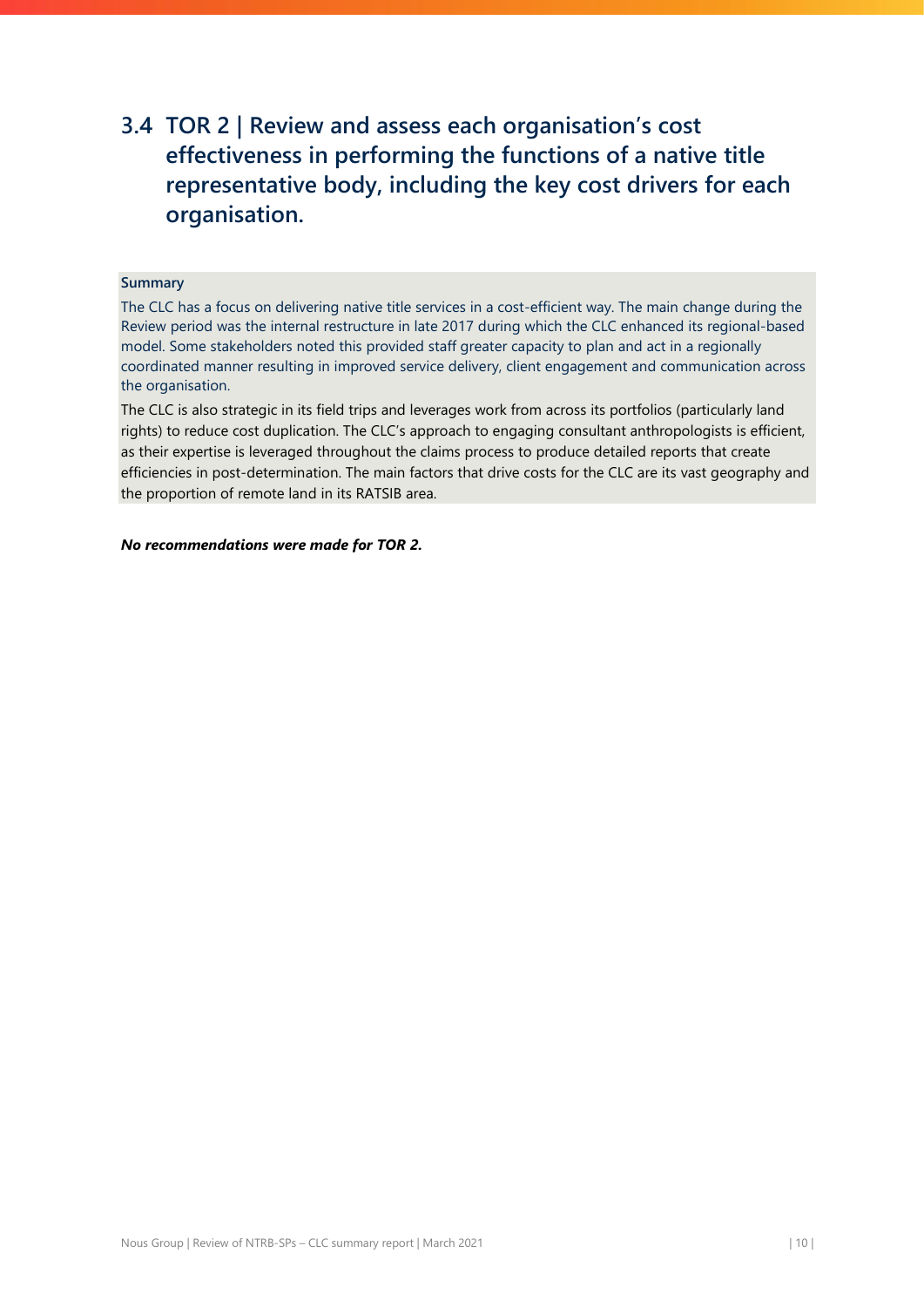### **3.5 TOR 3 | Review and assess each organisation's strategies for driving and tracking its achievement against key performance indicators in its funding agreement with the NIAA.**

#### **Summary**

The CLC has a sound approach to driving and tracking achievements of native title outcomes. The organisation integrates the tracking of native title achievements alongside broader CLC outcomes through *a comprehensive performance dashboard.*

*No recommendations were made for TOR 3.*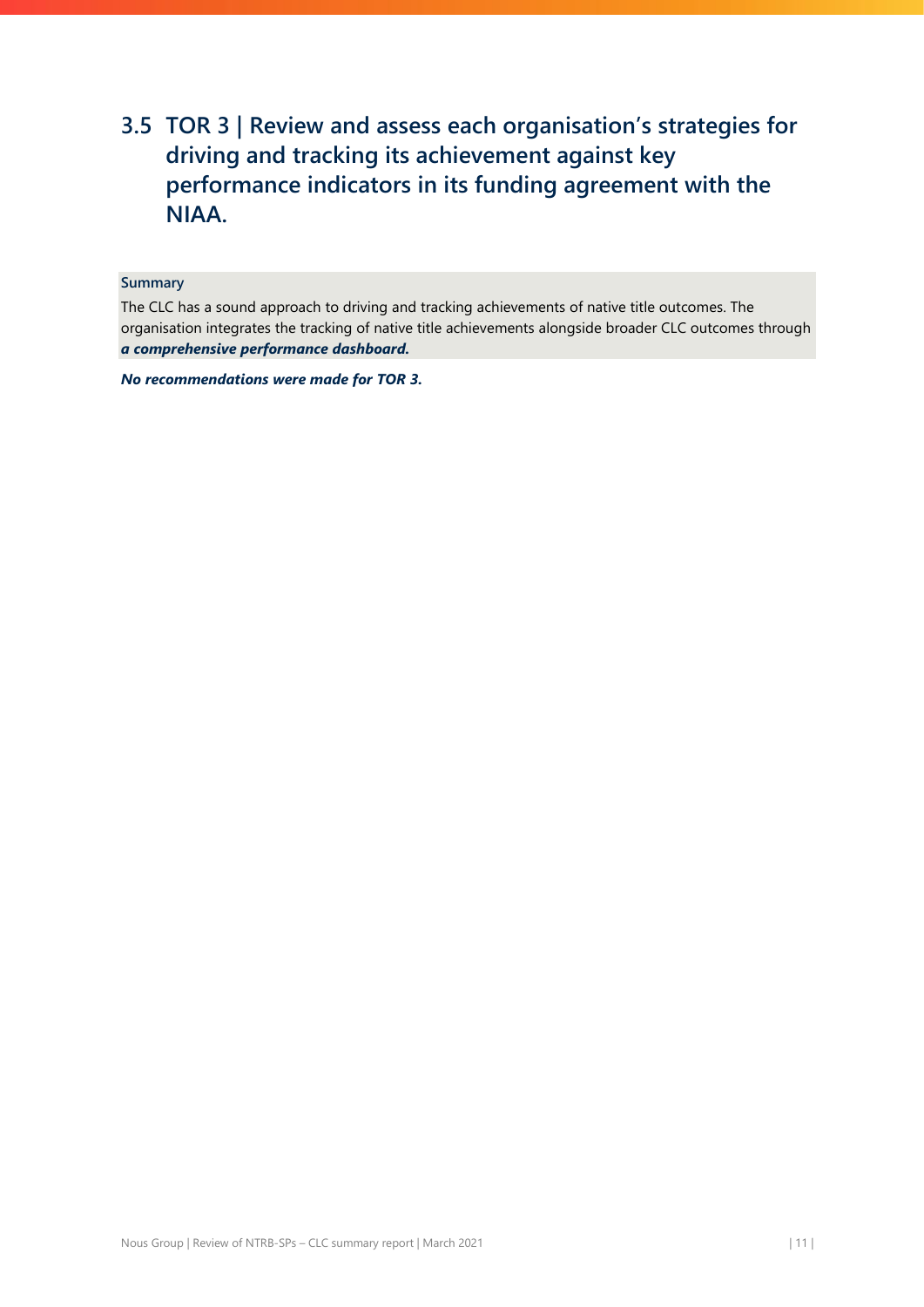**3.6 TOR 4 | Review and assess the extent to which each organisation's governance structures and organisational policies and practices support efficient and effective project delivery including: the breakdown of responsibilities between the organisation's Board, Chairperson, Chief Executive Officer and senior staff; its financial management; the standard to which it manages and resolves any conflicts of interest; the standard to which it manages and resolves any complaints.**

#### **Summary**

The CLC is a corporate Commonwealth entity under the PGPA Act, and as a result the CLC's Chair and the CEO are the accountable authority who must work together to manage the CLC's obligations and duties, including performance of its native title functions.

The CLC's native title responsibilities are managed effectively across the organisation. Its policies and procedures provide the Council, Executive Committee and staff with structure and clarity over their roles, responsibilities and decision-making authority. The management of native title finances is undertaken within a sound overall financial management approach.

The Review assesses that the CLC's organisational structure is effective and efficient for its native title functions, supported by an enhancement of the regional based team model in 2017.

There is a strong culture of support within CLC, including for professional development and training. The CLC is a large organisation, making clear hierarchies and consistent implementation of procedures necessary to maintain effective oversight and coordination of its native title activities. This may contribute to some stakeholder feedback about silos and bureaucratic barriers.

The CLC has not received any formal complaints from its constituents in relation to native title. Informal feedback is tracked and used to improve performance on an office-by-office basis. The CLC should, however, create a consistent approach to tracking feedback and implement an easy to access online complaints mechanism.

#### *Recommendations for TOR 4*

The Review made one recommendation for TOR 4 on feedback and complaint opportunities. This is outlined below, as well as CLC's response to this recommendation.

#### **Recommendation 4**

The CLC could make providing feedback and complaints more accessible online. It should also consistently record informal complaints or feedback made to regional offices to support continuous improvement.

#### **CLC response.**

While the Central Land Council has an existing feedback and complaints process on our website, it is committed to ensure that this is made more accessible. We will also ensure the provision of clear guidance to regional staff when informal feedback or complaints are received.

As outlined in our responses to Recommendations 2 & 3, the CLC is currently re-developing its website. A revised complaints and feedback process is being incorporated. This will include reference to seeking assistance from NIAA should the complainant be dissatisfied with the CLC's response.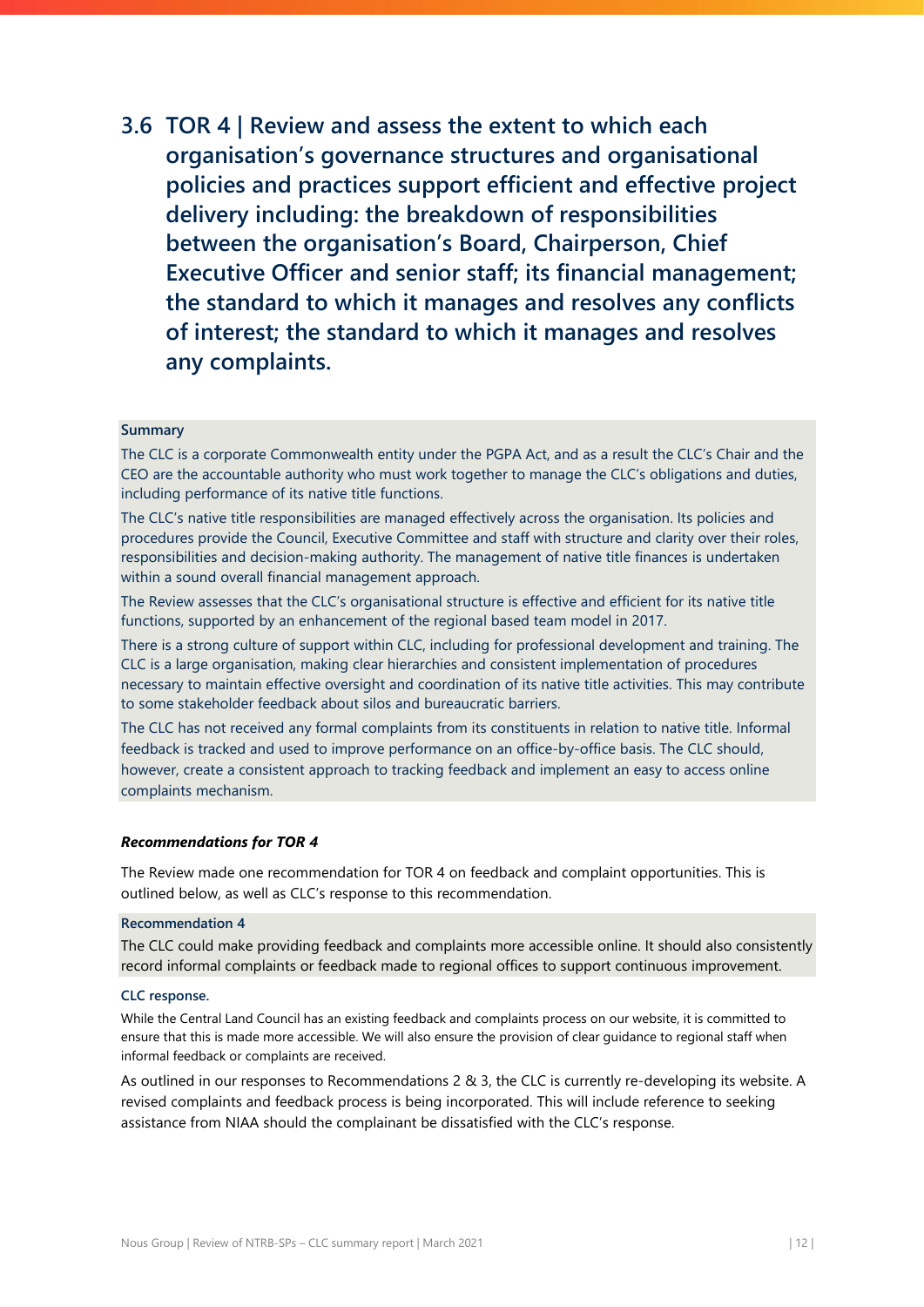### **3.7 TOR 5 | Review and assess each organisation's strategies for and progress in developing self-sufficient PBCs, so PBCs have appropriate capacity and capability to manage their own responsibilities and aspirations.**

#### **Summary**

The CLC currently provides varying levels of support to all 30 PBCs in its RATSIB area through its PBC Support and Legal units. The CLC's support includes a mixture of native title services, capability development such as the PBC Camp, legal and administrative support. The CLC has developed a capability assessment tool that it has used to assess each PBCs' current state and identify services they need to support them to further develop.

Only two of the 30 PBCs are considered to be self-sufficient, with the goal of self-sufficiency impeded by limited opportunities for industry across much of the region, the absence of resources within PBCs (both financial and staffing) and the low socio-economic profile of the majority of PBC environments. These two PBCs still access occasional legal advice from the CLC.

The CLC's PBC Unit is well established and could now prioritise some of its effort away from procedural tasks to more impactful activities. It should continue to leverage opportunities from the services and support the CLC provides to Aboriginal Land Trusts established under the ALRA and further invest time in tailoring this to suit the context and needs of PBCs.

#### *Recommendations for TOR 5*

The Review made one recommendation for TOR 5 on the PBC Support Unit's strategic role. This is outlined below, as well as CLC's response to this recommendation.

#### **Recommendation 5**

The CLC should consider the most appropriate role of the PBC Support Unit to ensure that it adds clear value beyond operational and procedural functions, based on the profile of PBCs in its area. It should continue to engage PBCs directly to inform the development of its PBC support approach.

#### **CLC response.**

The Central Land Council is committed to continue considering the most appropriate role of the PBC Support Unit. Through decades of work with a variety of land holding and land use income entities, we place high value on providing accountable and transparent administrative support to Aboriginal controlled organisations in a manner that supports their informed decision-making. We will continue to provide appropriate services in line with our service agreements, and accessible resources, to PBCs in our area. This includes the PBC Regional Forum Central Australia and educational materials. A capacity building approach is critical, and we will continue to seek adequate resourcing to provide services that add value beyond operational and procedural functions. The CLC will continue to engage PBCs directly to inform the development of our PBC support approach.

The CLC is currently reviewing its Corporate Plan, where PBC support is being incorporated.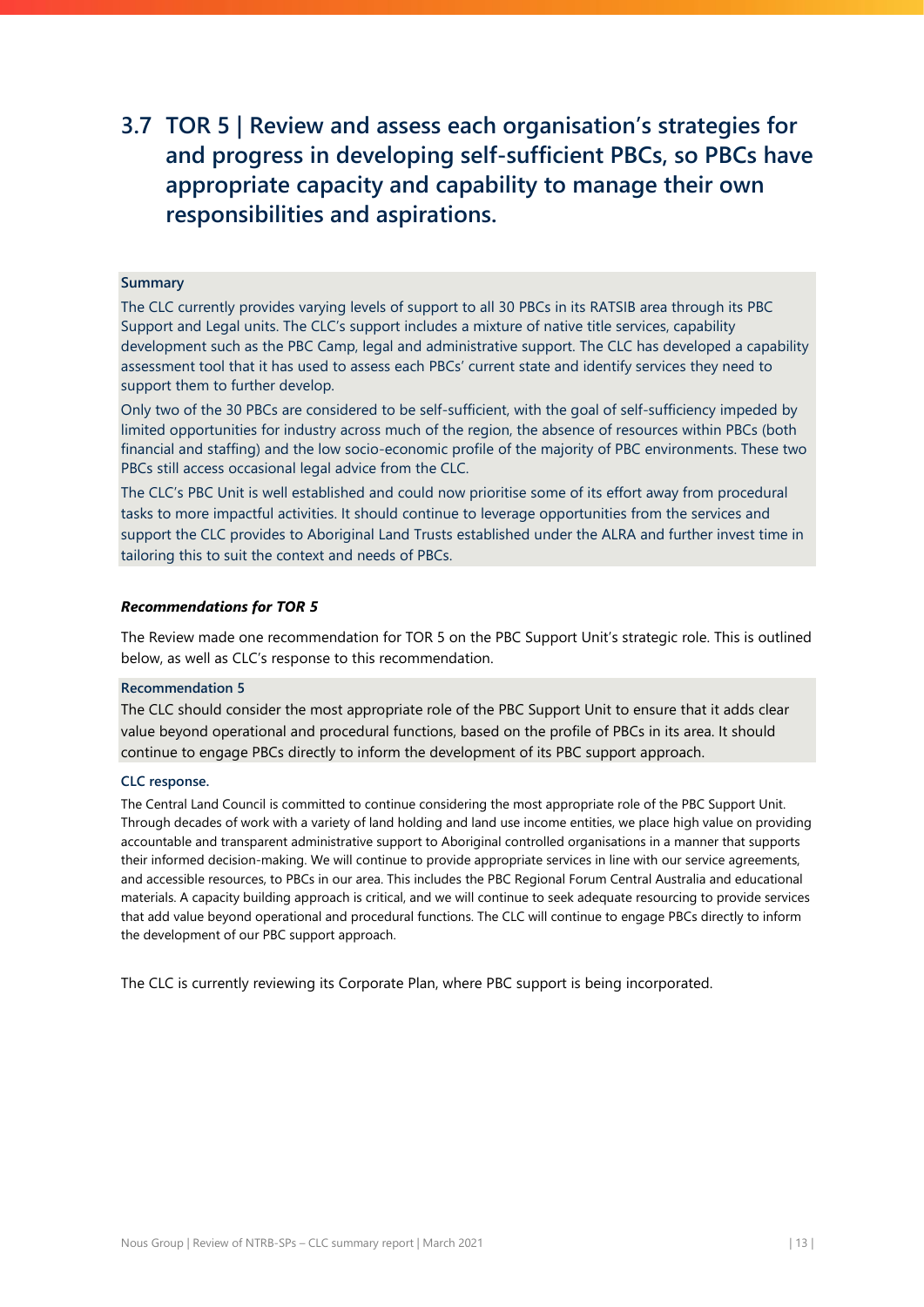### **3.8 TOR 6 | Review and assess the adequacy of each organisation's strategic planning for a post determination environment.**

#### **Summary**

It is expected that there are many years ahead for native title claims in the region with approximately 65 per cent of the land claimable through native title yet to be determined at the end of the Review period. As a result, the CLC's strategic planning for post-determination is relatively under-developed at this stage and the organisation does not have a formal post-determination strategy for its native title functions.

Senior staff note it is an emerging priority on the CLC's agenda. The CLC could better articulate the priority it places on post-determination activities, including claim revisions and the potential to grow its PBC Support Unit (see previous section).

#### *Recommendations for TOR 6*

The Review made one recommendation for TOR 6 on the organisation's strategic planning capacity. This is outlined below, as well as CLC's response to this recommendation.

#### **Recommendation 6**

The CLC should ensure that future strategic planning activities actively consider the role (or a set of potential roles) that the CLC will play in a post-determination native title environment.

#### **CLC response.**

The Central Land Council is committed to future strategic planning to determine its role and activities in the post-determination native title environment. The CLC is currently reviewing its Corporate Plan where this recommendation will be addressed.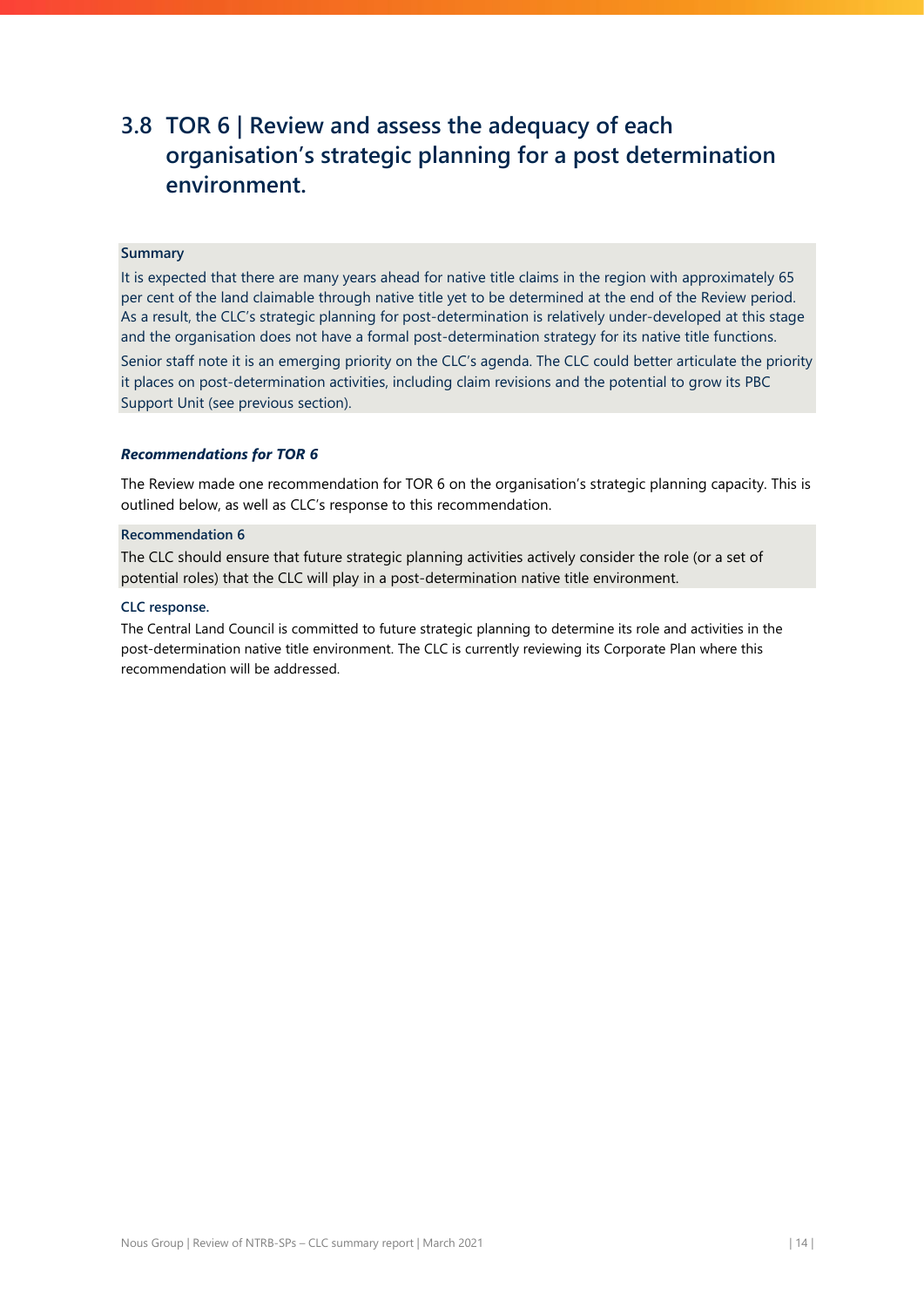## <span id="page-15-0"></span>**Appendix A Terms of Reference**

- 1. Review and assess each organisations' efficiency and effectiveness in performing the functions of a native title representative body over the past three years (with the main focus on recent performance) including:
- native title claim outcomes achieved for clients
- whether the organisation's assessment and prioritisation of applications are equitable, transparent and robust
- whether the organisation deals respectfully, equitably, transparently and in a culturally appropriate manner with clients, persons seeking assistance and persons refused assistance.
- 2. Review and assess each organisation's cost effectiveness in performing the functions of a native title representative body, including the key cost drivers for each organisation.
- 3. Review and assess each organisation's strategies for driving and tracking its achievement against key performance indicators in its funding agreement with the NIAA.
- 4. Review and assess the extent to which each organisation's governance structures and organisational policies and practices support efficient and effective project delivery including:
- the breakdown of responsibilities between the organisation's Board, Chairperson, Chief Executive Officer and senior staff
- its financial management
- the standard to which it manages and resolves any conflicts of interest
- the standard to which it manages and resolves any complaints.
- 5. Review and assess each organisation's strategies for and progress in developing self-sufficient PBCs, so PBCs have appropriate capacity and capability to manage their own responsibilities and aspirations.
- 6. Review and assess the adequacy of each organisation's strategic planning for a post determination environment.
- 7. Examine and report on other relevant issues as identified by the NIAA or in the course of the review, which may be specific to particular organisations.
- 8. Develop a meaningful set of benchmarks to assess individual and comparative efficiency and effectiveness of organisations.
- 9. Provide written draft and final reports to the NIAA on the work undertaken for each review and the review findings, making recommendations on what changes, if any, each organisation could make to improve its efficiency and effectiveness. There will be an overarching comparative report and five individual reports.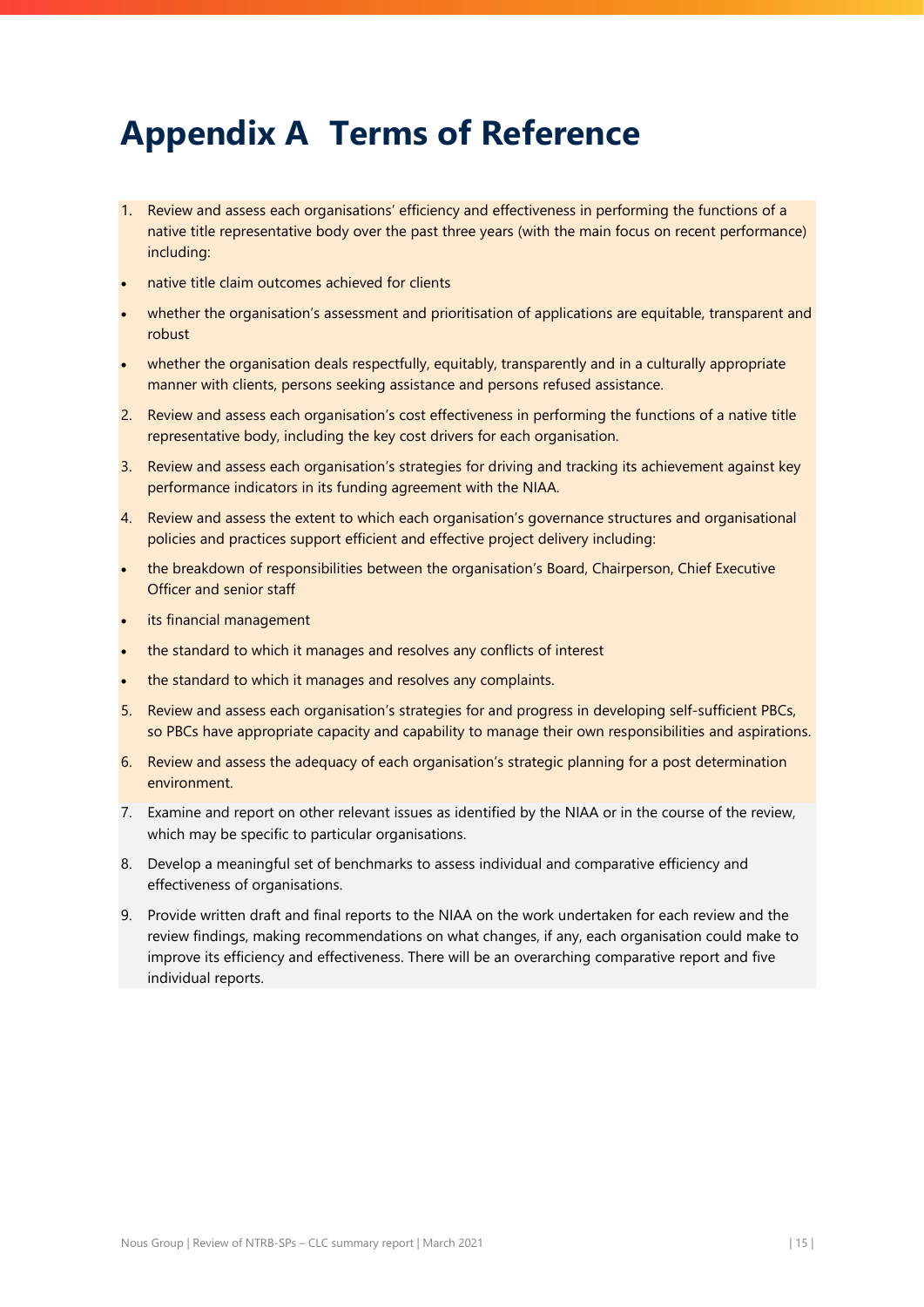## <span id="page-16-0"></span>**Appendix B NTRB-SPs under review**

A total of 14 NTRB-SPs were reviewed in three tranches using the same methodology and approach. For each Review tranche, a three-year period was in scope for the review – as presented in [Table 1.](#page-16-1) The efficiency and effectiveness of each NTRB-SP was assessed and a performance report was prepared for each.

#### <span id="page-16-1"></span>**Table 1 | NTRB-SPs review tranches**

| <b>Tranche</b>      | <b>NTRB-SP under review</b>                        | Scope of review       | Timing review conducted                      |
|---------------------|----------------------------------------------------|-----------------------|----------------------------------------------|
|                     | <b>Central Desert Native Title Services</b>        |                       | July 2014 - June 2017 June 2017 - March 2018 |
|                     | First Nations Legal and Research Services          |                       |                                              |
| Tranche 1<br>(2017) | Goldfields Land and Sea Council                    |                       |                                              |
|                     | Native Title Services Corporation                  |                       |                                              |
|                     | <b>Queensland South Native Title Services</b>      |                       |                                              |
|                     | Cape York Land Council                             | July 2015 - June 2018 | September 2018 - April 2019                  |
|                     | Carpentaria Land Council Aboriginal<br>Corporation |                       |                                              |
| Tranche 2           | Kimberly Land Council                              |                       |                                              |
| (2018)              | North Queensland Land Council                      |                       |                                              |
|                     | South Australia Native Title Services              |                       |                                              |
|                     | Yamatji Marlpa Aboriginal Corporation              |                       |                                              |
|                     | <b>Central Land Council</b>                        |                       | January 2020 - July 2020                     |
| Tranche 3<br>(2020) | Northern Land Council                              | July 2016 - June 2019 |                                              |
|                     | <b>Torres Strait Regional Authority</b>            | July 2016 - June 2019 | October 2020 - March 2021                    |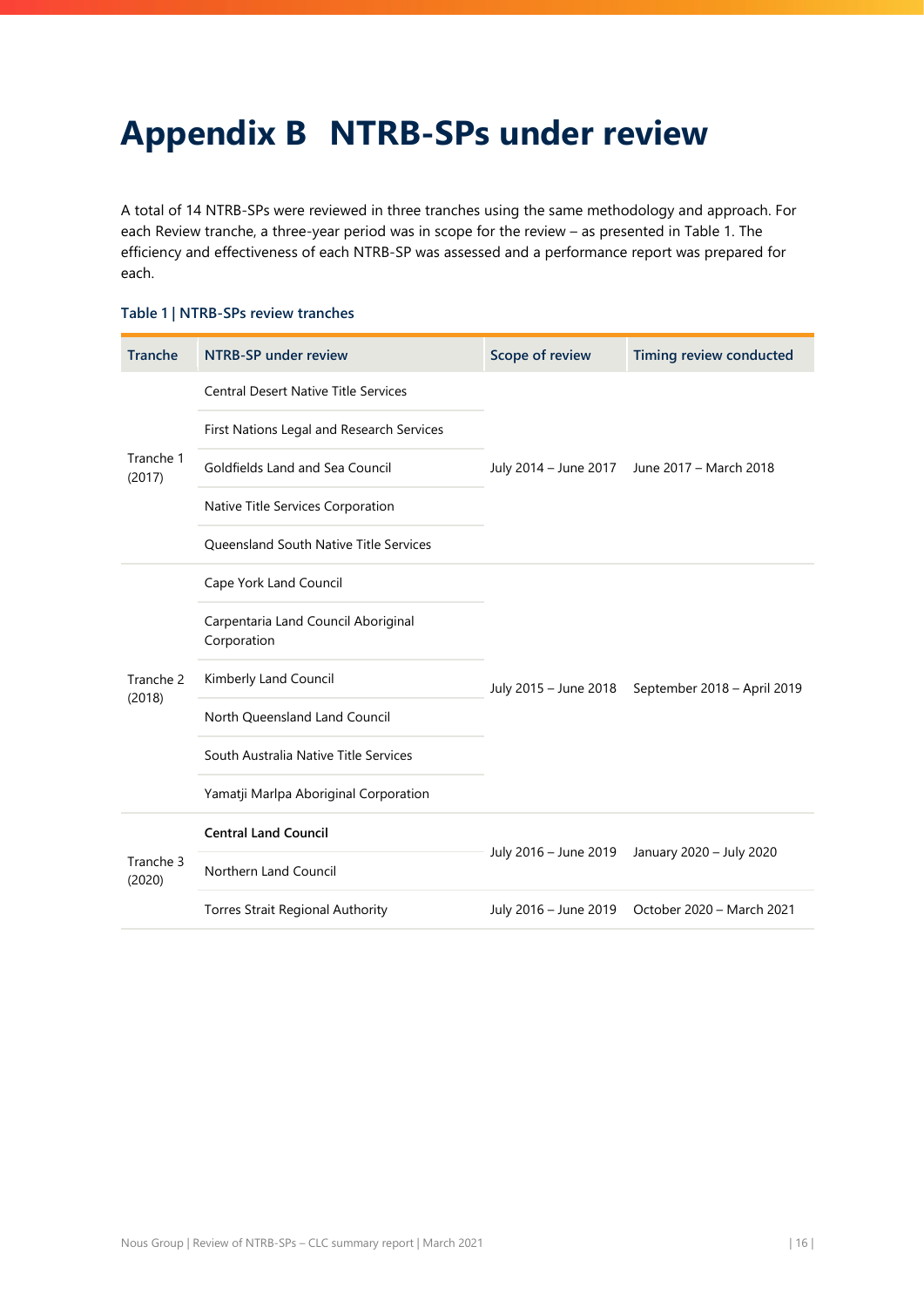## <span id="page-17-0"></span>**Appendix C Stakeholders consulted**

The Review consulted with over 40 stakeholders in relation to the CLC's performance.

Stakeholder groups included:

- clients who have been represented by the CLC (including members of PBCs)
- potential clients in the CLC's RATSIB area/people who have engaged private legal representation to register a claim in the CLC's RATSIB area
- persons who have been refused assistance by the CLC
- the Federal Court of Australia
- the NNTT
- representatives of QLD State Government
- the CLC consultant anthropologists
- members of the Executive Committee (and therefor Council)
- the CLC staff (including staff that no longer work for the CLC).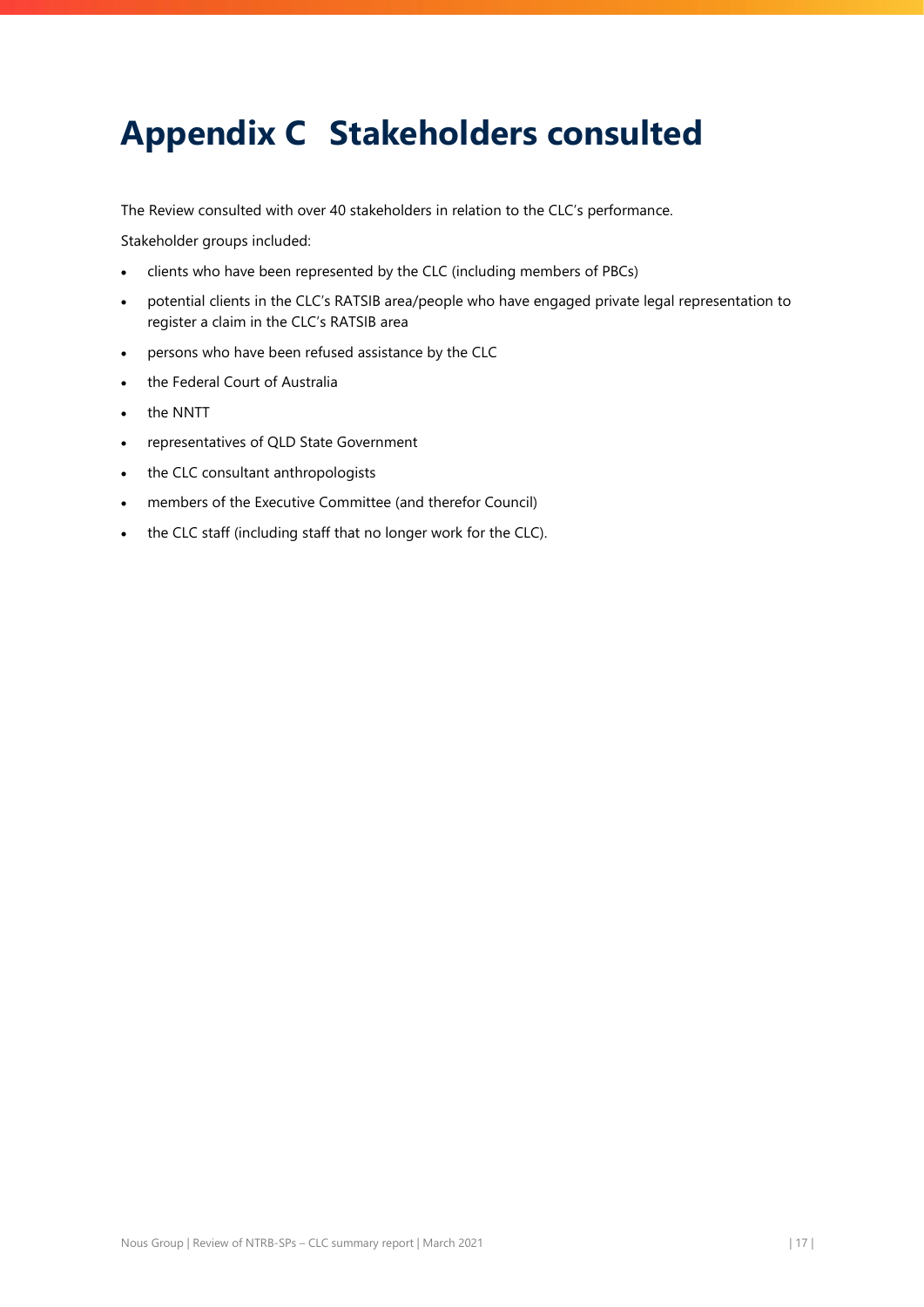## <span id="page-18-0"></span>**Appendix D Methodology**

Nous designed the methodology to assess NTRB-SP performance against the TORs. The method combines qualitative and quantitative performance to account for the unique context within with each NTRB-SP operates. Given the complexity of measuring performance across different NTRB-SPs, the approach involved six steps to ensure that assessment provided a fair and complete picture of current performance for each NTRB-SP:

- 1. Develop performance and attribution indicators for each TOR.
- 2. Collect data through desktop research and consultations.
- 3. Assess efficiency and effectiveness against each TOR.
- 4. Develop individual NTRB-SP Performance Assessment Reports.
- 5. Review NTRB-SP feedback on Performance Assessment Report.
- 6. Create NTRB-SP Comparative Performance Report.

Qualitative and quantitative performance indicators and attribution factors were developed to assess each TOR. Quantitative indicators were integrated into the qualitative examination of performance to ensure the correct inferences were drawn from quantitative metrics. The quantitative performance indicators and attribution factors were selected from a draft list of more than 120 performance and attribution indicators on the basis that they provide good coverage of quantitative indicators for each TOR category. The qualitative performance indicators and attribution factors guided the qualitative data collection. While some qualitative indicators that were selected are capable of being quantified, they cannot be quantified in a meaningful way for comparative performance purposes. For example, while ILUAs can be an effective tool in delivering native title outcomes there are circumstances in which they may not be the best tool. Complaints received by the NIAA and/or each NTRB-SP formed one part of the material considered in the review where it concerned: NTRB-SP activity since 2014, the efficiency and effectiveness with which the NTRB-SP has conducted its business, or the transparency and respectfulness of the relationships the NTRB-SP maintained with its clients, potential clients or persons refused assistance. Both the relevant elements of the complaint, and the way in which the NTRB-SP responded, were considered.

The data and information underpinning the assessment of each NTRB-SPs' performance was sourced through five channels; desktop research, preliminary discussions with the NTRB-SPs, two rounds of stakeholder interviews and a qualitative survey. These provided an opportunity for stakeholders to contribute to the development process at different points; with the intention being to generate buy-in and encourage the development of indicators which were applicable and meaningful across the contexts of different NTRB-SPs.

The output from the process included individual NTRB-SP Performance Assessment Reports ('Assessment Reports') along with a separate NTRB-SP Comparative Performance Report ('Comparative Report'). The Assessment Reports provided a standardised framework to understand the context and performance of each NTRB-SP; the Comparative Report brings together the findings of each Assessment Report by TOR and discusses the key drivers of performance.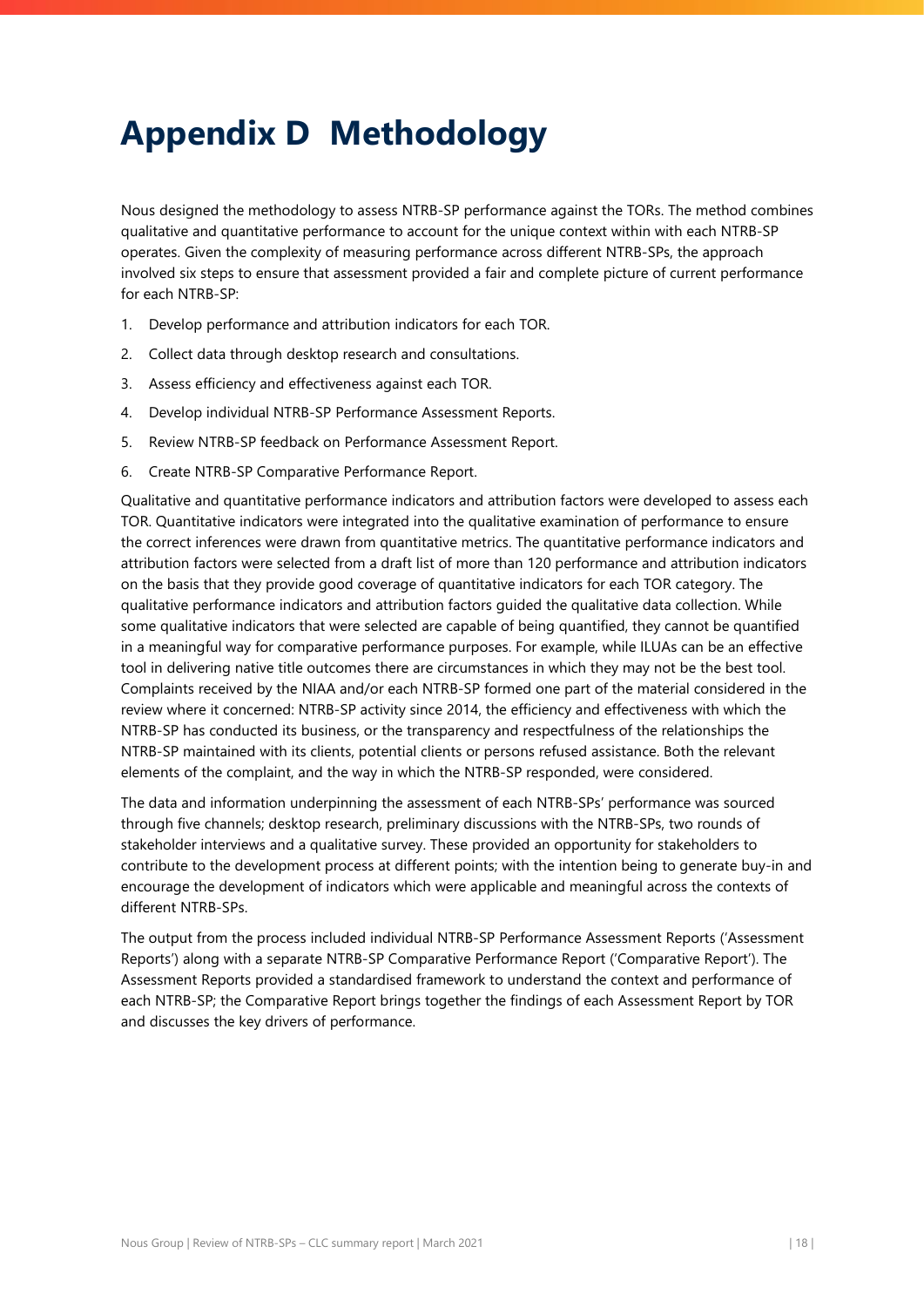## <span id="page-19-0"></span>**Appendix E Glossary**

#### **Table 2 | Glossary**

| <b>Term</b>                                                                                               | <b>Meaning</b>                                                                                                                                                                                                                                                                                                                                                                                                                                                                                                                           |
|-----------------------------------------------------------------------------------------------------------|------------------------------------------------------------------------------------------------------------------------------------------------------------------------------------------------------------------------------------------------------------------------------------------------------------------------------------------------------------------------------------------------------------------------------------------------------------------------------------------------------------------------------------------|
| Aboriginal Land<br>Rights (Northern<br>Territory) Act 1976<br>(ALRA)                                      | This act legally recognises the Aboriginal system of land ownership and put into law the<br>concept of inalienable freehold title. The Aboriginal Land Rights (Northern Territory) Act 1976<br>only has jurisdiction in the Northern Territory, and as such, co-exists with the Native Title Act<br>1993 (Cth).                                                                                                                                                                                                                          |
| Any purpose rights                                                                                        | Any purpose rights provide native title holders with the right to take resources from the land<br>for 'any purpose', including for example commercial purposes. This follows the precedent set<br>in Rrumburriya Borroloola Claim Group v Northern Territory of Australia (No 2) where the<br>Federal Court has held that the exclusive native title rights and interests of the Rrumburriya<br>People over land and waters in the Northern Territory town of Borroloola include the right to<br>take and use resources for any purpose. |
| Applicant                                                                                                 | Any person or persons who have been authorised as the selected representative(s) of a native<br>title claim group in native title or determination proceedings.                                                                                                                                                                                                                                                                                                                                                                          |
| Central Land<br>Council (CLC)                                                                             | The CLC is a statutory authority established under the Aboriginal Land Rights (Northern<br>Territory) Act 1976. It is a Commonwealth Corporate Entity operating under the Public<br>Governance, Performance and Accountability Act 2013 (Cth) and operates as a Native Title<br>Representative Body under the Native Title Act 1993 (Cth), providing services to the Southern<br>Northern Territory region.                                                                                                                              |
| Client                                                                                                    | Any individual or group being provided assistance by a Native Title Representative Body and<br>Service Provider (including assistance with claims, research and/or PBC support).                                                                                                                                                                                                                                                                                                                                                         |
| Connection<br>evidence                                                                                    | Evidence to establish connection of the native title group to the area over which they have<br>lodged a claim. This evidence must demonstrate that the group have continued to observe<br>and acknowledge, in a substantially uninterrupted way, the traditional laws and customs that<br>give rise to their connection with the claim area, from the time of the proclamation of<br>sovereignty to the present day.                                                                                                                     |
| Corporations<br>(Aboriginal and<br><b>Torres Strait</b><br>Islander) Act 2006<br>(Cth) (the CATSI<br>Act) | The Corporations (Aboriginal and Torres Strait Islander) Act 2006 (Cth) is the law that<br>establishes the role of the Registrar of Indigenous Corporations and enables Aboriginal and<br>Torres Strait Islander groups to form Aboriginal and Torres Strait Islander corporations.                                                                                                                                                                                                                                                      |
| Determination                                                                                             | A decision by the Federal or High Court of Australia. A determination is made either when<br>parties have reached an agreement after mediation (consent determination) or following a<br>trial process (litigated determination).                                                                                                                                                                                                                                                                                                        |
| Extinguishment                                                                                            | Occurs over a defined area when Australian law does not recognise the existence of native<br>title rights and interests because of legislation or common law precedent. Extinguishment can<br>be whole or partial.                                                                                                                                                                                                                                                                                                                       |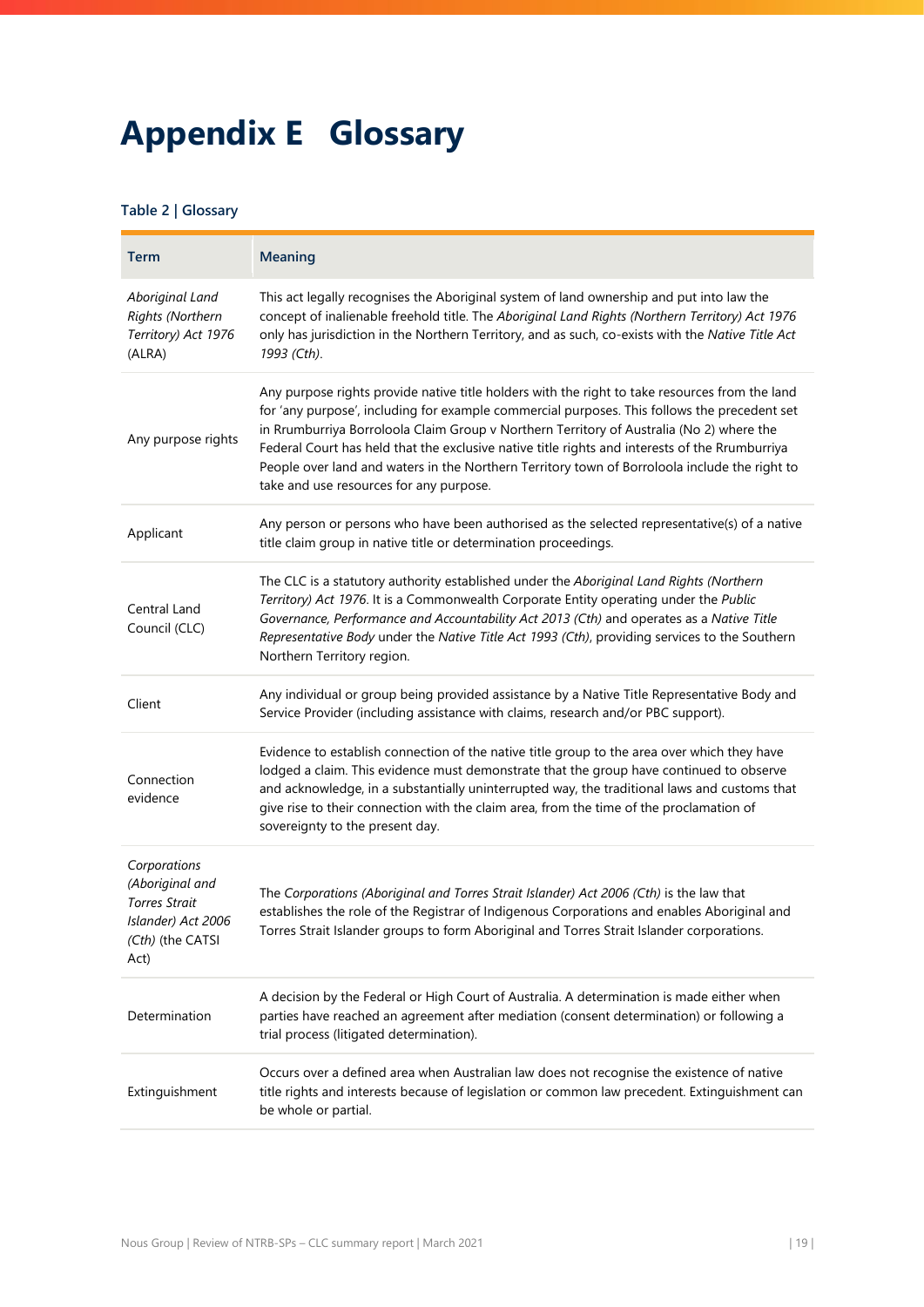| <b>Term</b>                                                              | <b>Meaning</b>                                                                                                                                                                                                                                                                                                                                                                                                                                      |
|--------------------------------------------------------------------------|-----------------------------------------------------------------------------------------------------------------------------------------------------------------------------------------------------------------------------------------------------------------------------------------------------------------------------------------------------------------------------------------------------------------------------------------------------|
| Future act                                                               | A legislative or non-legislative act in relation to land or waters that may impact on the ability<br>of native title holders to exercise native title rights; either through extinguishment or creating<br>interests that are wholly or partly inconsistent with the continued existence of native title.                                                                                                                                           |
| Indigenous Land<br>Use Agreement<br>(ILUA)                               | A voluntary, legally binding agreement governing the use and management of land or waters<br>over which native title exists or might exists. The conditions of each Indigenous Land Use<br>Agreement are determined by way of negotiations between native title holders and other<br>interest holders (such as a state or mining company). These negotiations are often facilitated<br>by Native Title Representative Bodies and Service Providers. |
|                                                                          | An independent statutory body established under s107 of the Native Title Act 1993 (Cth) to<br>assist people in resolving native title issues by:<br>mediating between the parties to native title applications at the direction of the Federal<br>Court                                                                                                                                                                                             |
| <b>National Native Title</b><br>Tribunal (NNTT)                          | acting as an arbitrator in situations where the people cannot reach agreement about<br>certain future acts                                                                                                                                                                                                                                                                                                                                          |
|                                                                          | ٠<br>helping people to negotiate Indigenous Land Use Agreements.                                                                                                                                                                                                                                                                                                                                                                                    |
|                                                                          | The National Native Title Tribunal maintains three registers relating to native title applications,<br>determinations and Indigenous Land Use Agreements. It also maintains databases regarding<br>future act matters and geospatial tools.                                                                                                                                                                                                         |
| Native title                                                             | The communal, group or individual rights and interests of Aboriginal and Torres Strait Islander<br>people in relation to land and waters, possessed under traditional law and custom, by which<br>those people have a connection with an area which is recognised under Australian law (s223<br>Native Title Act 1993 (Cth)).                                                                                                                       |
| Native Title Act<br>1993 (Cth) (NTA)                                     | The Native Title Act 1993 (Cth) established the procedure for making native title claims and is<br>the primary piece of Commonwealth Government legislation allowing Indigenous Australians<br>to seek rights over land and waters arising from their original ownership under traditional law<br>and custom.                                                                                                                                       |
| Native Title<br>Representative<br>Body (NTRB)                            | Recognised organisations which are funded by the Australian Government to perform<br>functions to assist native title groups in a specific region, according to the provisions in Part<br>11 of the Native Title Act 1993 (Cth).                                                                                                                                                                                                                    |
| Native Title Service<br>Provider (NTSP)                                  | Organisations funded by the Australian Government to perform all or some of the same<br>functions as Native Title Representative Bodies in areas where Native Title Representative<br>Bodies have not been recognised.                                                                                                                                                                                                                              |
| Native Title<br>Representative<br>Body and Service<br>Provider (NTRB-SP) | The Review references Native Title Representative Bodies and Service Providers as a collective<br>where relevant within this report.<br>See above for descriptions of Native Title Representative Bodies and Native Title Service<br>Providers.                                                                                                                                                                                                     |
| National Indigenous<br>Australian's Agency<br>(NIAA)                     | National Indigenous Australian's Agency is a Commonwealth Government agency who is<br>committed to improving the lives of all Aboriginal and Torres Strait Islander peoples.                                                                                                                                                                                                                                                                        |
| Non-claimant<br>application                                              | An application made by a person, who does not claim to have native title but who seeks a<br>determination that native title does or does not exist.                                                                                                                                                                                                                                                                                                 |